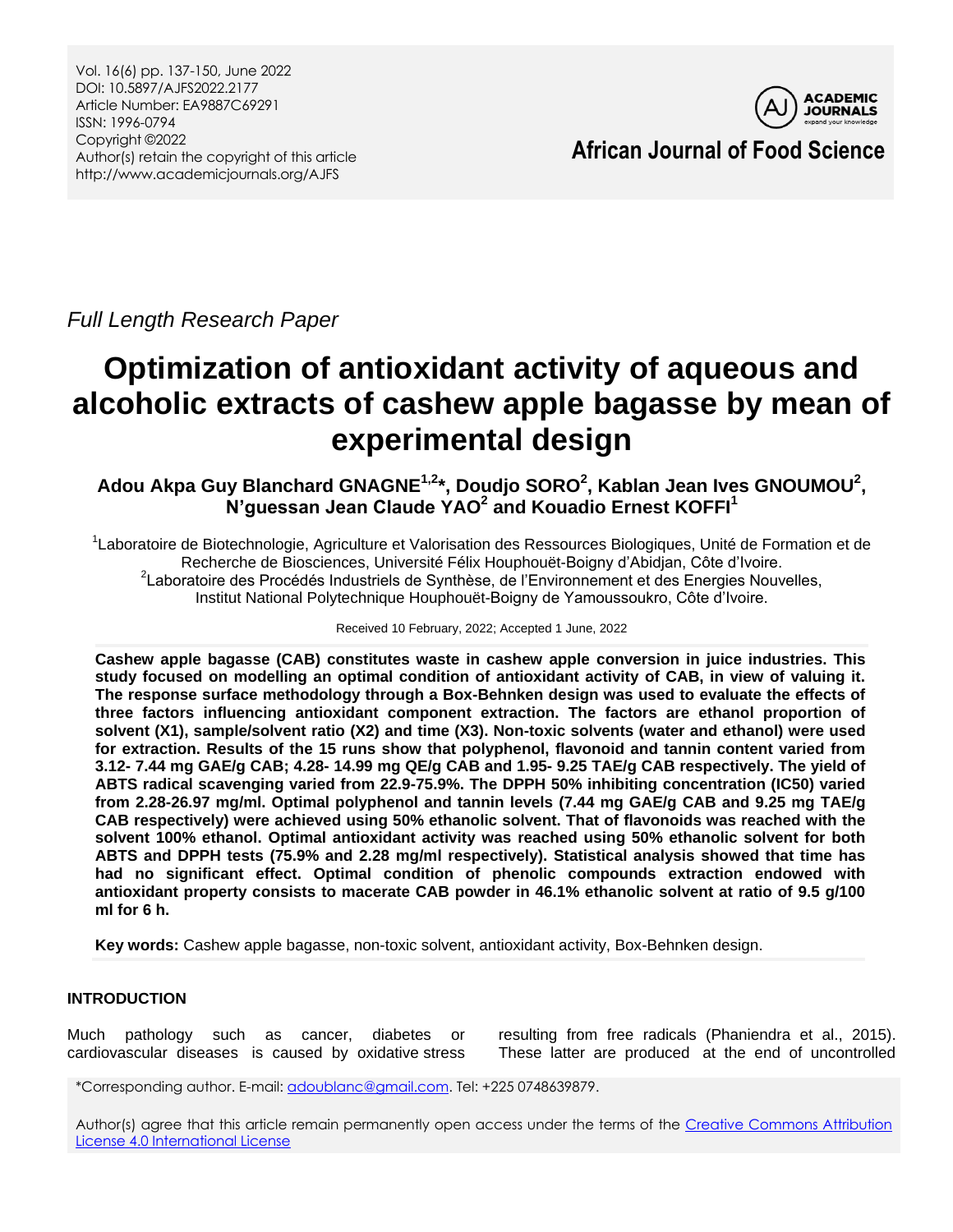metabolic processes of the body aerobic cells. These are among others superoxide  $(O_2^{\bullet\bullet})$ , hydroxyl (OH<sup>t</sup>), alkoxyl (RO• ) or peroxyl (ROO• ) radicals (Sarr et al., 2015). During last recent decades, the prevalence of abovementioned pathologies has been steadily increasing. In response, research has shown that the antioxidant property imparted by phenolic compounds to certain fruits is able to protect against oxidative stress (Oroian and Escriche, 2015). Thus, due to the high cost of care, ingestion of functional foods has found an important place in the diet of populations (Wani et al., 2016).

In fact, it has been reported that antioxidant compounds are associated with some properties particularly anticancer, cardio protective and antiallergenic. Also, they have beneficial effects against chronic degenerative diseases such as cataract, macular degenerative, neurodegenerative disease, diabetes mellitus as well as aging process (Phaniendra et al., 2015). For this, synthetic antioxidant compounds like butylated hydroxyanisole (BHA), butylated hydroxytoluene (BHT), propyl gallate (PG) or tert-butyl hydroquinone (TBHQ) have long been used in food industries. They are used as additives and/or preservatives for their stability and lower cost, in order to retard oxidation reactions (Blasi and Cossignani, 2020). However, as mentioned by Lourenço et al. (2019), animal studies showed that BHA and BHT would be responsible for carcinogenesis and would cause undesirable effects on the liver. Use of natural antioxidants is therefore the privileged alternative. For this, many natural source have been reported among those is cashew apple (Andrade et al., 2015; Kaprasob et al., 2017). Cashew apple is the pseudo-fruit of cashew tree, a tropical fruit tree of Brazilian origin belonging to the Anacardiaceous family (Oliveira et al., 2019). Long devalued for its astringency and high perishability, it currently enjoys particular interest both in research and in the agro-industry because of its excellent functional properties. Moreover, scientific studies have focused on optimizing the extraction of its phenolic compounds which can be affected by several factors. The most important of them include the sample to solvent ratio, the type of solvent used, temperature, speed of agitation or time. Most of these work used toxic solvents such as methanol or acetone which are not suitable for human consumption (Andrade et al., 2015; Felix et al., 2018). The objective of this study consists in modelling an optimal antioxidant activity of CAB obtained after pressing apples for juice extraction, using non-toxic and environmentally friendly solvents.

## **MATERIALS AND METHODS**

Biological material is constituted of CAB obtained after pressing apples for juice extraction. Thus, 580 kg of cashew apple were harvested in March 2021 in an orchard of N'dakouassikro, a village located to twenties kilometer from the city center of Yamoussoukro, political capital of Ivory Coast.

## **Solvents and reagents**

All solvent and reagents used are analytical grade except technical ethanol (EtOH) 96%. There are: Folin-Ciocalteu and vanillin from Carlo Erba (France), methanol 99.6% from Honeywell (Germany), sodium nitrite (NaNO<sub>2</sub>) from Merck (Germany), aluminum chloride (AlCl3) from VWR International (Belgium), ABTS from Alfa Aesar (Germany), DPPH and gallic acid from Sigma Aldrich (USA), sodium carbonate ( $Na<sub>2</sub>CO<sub>3</sub>$ ) from AppliChem (Germany), sodium hydroxide (NaOH) from Fischer Scientific (United Kingdom) and distilled water.

## **Equipment**

Equipment used is composed of hydraulic press V. Stossier (Austria), electric dryer (China), Forplex hammer mill equipped with a sieve of 250 µm diameter (France), magnetic stirrer RS Lab 1C (France), ventilated oven Memmert UF55 (Germany), UV/Vis spectrophotometer Jasco V-530 (Japan), Radwag PS 750/X (Poland) and Sartorius Practum 213-1S (Germany) scales and a Merit water still W4000 (United Kingdom).

## **Production of CAB powder**

During the harvest, apples were separated from the nuts *in situ*, and then convoyed to the school-factory located to the Centre site of *Institut National Polytechnique Houphouët-Boigny* (INPHB) of Yamoussoukro. Apples were washed five times in a row, the third time in 100 mg/L bleach for 10 min about. Juice was extracted by pressing apples using hydraulic press. The derived bagasse was dried at 55°C for 24 h. Then, dried bagasse was milled. Powder was conditioned in a glass bottle and preserved for further analysis.

## **Extraction of phenolic compounds**

Extraction was carried out by maceration following the method described by Bohui et al. (2018) with modification. Water and EtOH were used as extraction solvents. A mass M of CAB powder was mixed with 100 ml of solvent whose proportion of ethanol is C. The mixture was kept stirring at 500 rpm for a time T. After stirring, extract was filtered twice through a mousseline cloth, then oven dried at 50°C for 24  $\pm$  4 h. The dry extracts were kept in glass bottles until related analysis.

## **Experiment designing**

To study the effects of three independent factors, extraction was carried out using a Box-Behnken type experimental design. The factors are EtOH proportion (X1), sample/solvent ratio (X2) and maceration time (X3). Tables 1 and 2 show the experimental range and matrix. The responses were expressed in function of independent factors by the second degree polynomial Equation 1 as enunciated by Patra et al. (2021).

$$
Y = \beta_0 + \sum_{i=1}^{k} \beta_i X_i + \sum_{i=1}^{k-1} \sum_{j}^{k} \beta_{ij} X_i X_j + \sum_{i=1}^{k} \beta_{ii} X_i^2
$$
\n(1)

With:  $Y =$  response;  $Xi$ ,  $Xj =$  independent factors affecting response; β0, βi, βii, βij = regression coefficients of the model (intercept, linear, quadratic and interaction terms, respectively);  $k =$  number of factors  $(k = 3)$  (Table 1).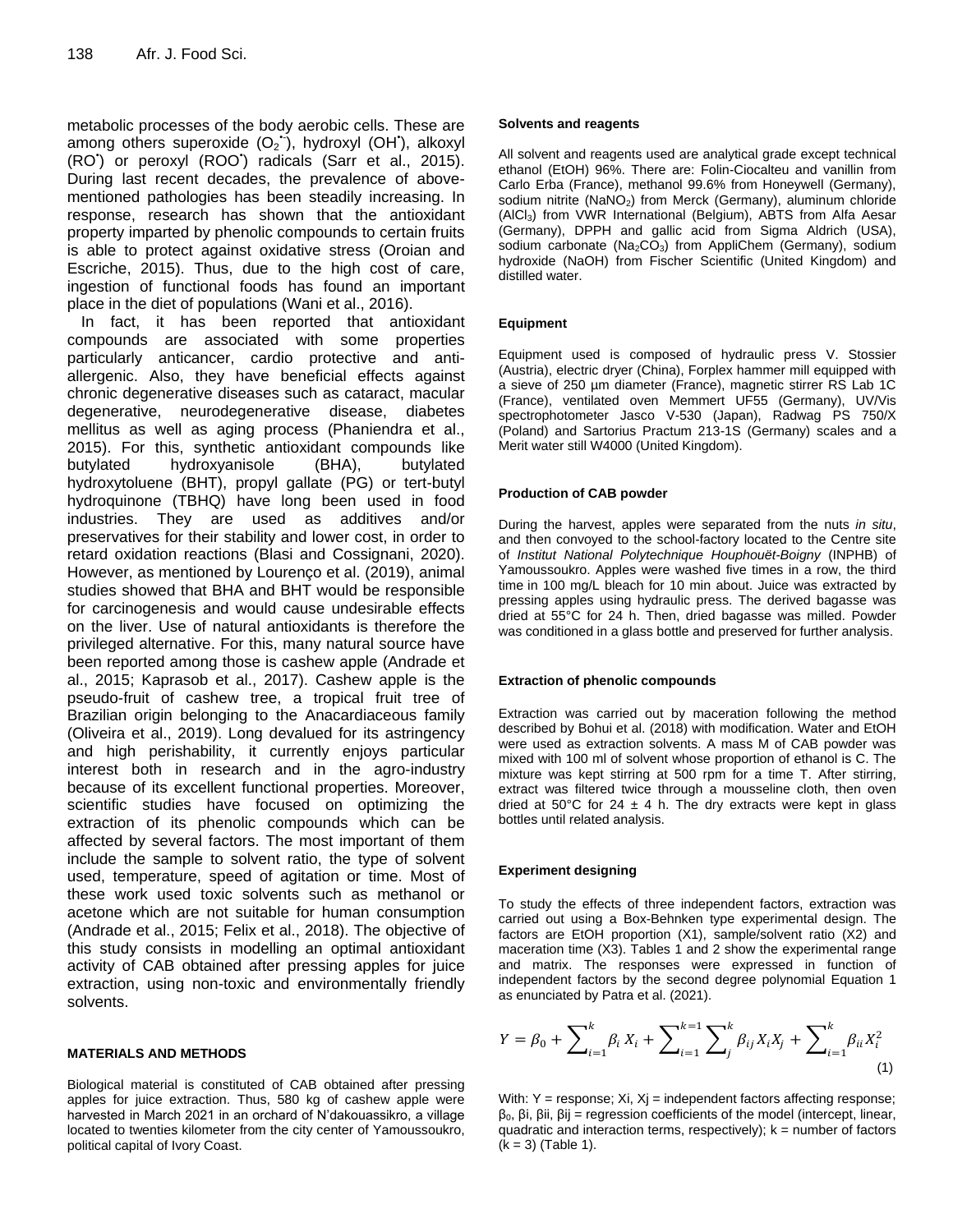| <b>Factor</b>          | Unit       | Symbol         | Level  | Value |
|------------------------|------------|----------------|--------|-------|
| EtOH proportion        |            |                | $(-1)$ | 0     |
|                        | $\%$       | X <sub>1</sub> | 0      | 50    |
|                        |            |                | $(+1)$ | 100   |
|                        |            |                | $(-1)$ | 1     |
| Sample / solvent ratio | $g/100$ ml | X2             | 0      | 5.5   |
|                        |            |                | $(+1)$ | 10    |
|                        |            |                | $(-1)$ | 6     |
| Time                   | Hours      | X <sub>3</sub> | 0      | 15    |
|                        |            |                | (+1)   | 24    |

#### **Table 1.** Experimental domain.

Source: Authors

#### **Table 2.** Experimental matrix.

|                 |                           | <b>Coded value</b> |                           |                           | <b>Real value</b>  |                           |
|-----------------|---------------------------|--------------------|---------------------------|---------------------------|--------------------|---------------------------|
| <b>Extract</b>  | <b>EtOH</b><br>proportion | Samp/solv<br>ratio | <b>Maceration</b><br>time | <b>EtOH</b><br>proportion | Samp/solv<br>ratio | <b>Maceration</b><br>time |
| E1              | 0                         | $(+1)$             | $(-1)$                    | 50                        | 10                 | 6                         |
| E <sub>2</sub>  | 0                         | $(-1)$             | $(+1)$                    | 50                        |                    | 24                        |
| E <sub>3</sub>  | $(-1)$                    | $(-1)$             | $\Omega$                  | $\Omega$                  |                    | 15                        |
| E <sub>4</sub>  | 0                         | 0                  | 0                         | 50                        | 5.5                | 15                        |
| E <sub>5</sub>  | $(+1)$                    | 0                  | $(-1)$                    | 100                       | 5.5                | 6                         |
| E <sub>6</sub>  | $(-1)$                    | $(+1)$             | 0                         | 0                         | 10                 | 15                        |
| E7              | $\Omega$                  | (+1)               | $(+1)$                    | 50                        | 10                 | 24                        |
| E <sub>8</sub>  | $(+1)$                    | $(+1)$             | $\Omega$                  | 100                       | 10                 | 15                        |
| E <sub>9</sub>  | $(-1)$                    | 0                  | $(-1)$                    | $\Omega$                  | 5.5                | 6                         |
| E <sub>10</sub> | $(-1)$                    | $\Omega$           | $(+1)$                    | $\Omega$                  | 5.5                | 24                        |
| E <sub>11</sub> | 0                         | 0                  | 0                         | 50                        | 5.5                | 15                        |
| E <sub>12</sub> | ი                         | 0                  | 0                         | 50                        | 5.5                | 15                        |
| E <sub>13</sub> | 0                         | $(-1)$             | $(-1)$                    | 50                        |                    | 6                         |
| E14             | $(+1)$                    | 0                  | $(+1)$                    | 100                       | 5.5                | 24                        |
| E <sub>15</sub> | $(+1)$                    | $(-1)$             | 0                         | 100                       |                    | 15                        |

Source: Authors

#### **Determination of polyphenol content**

The determination of polyphenol content was carried out following the colorimetric method using Folin-Ciocalteu's reagent as described by Wood et al. (2002). In a test tube, 2.5 ml of 10% diluted Folin-Ciocalteu reagent was added to 30 µl of extract (2.5 mg/ml). The mixture was let to react for 2 min in the dark. Then, 2 ml of  $7.5\%$  Na<sub>2</sub>CO<sub>3</sub> were added. The tube was incubated in water bath set at 50°C for 15 min. The tube was rapidly cooled under tap water. The absorbance was measured spectrophotometrically at 760 nm against distilled water as blank. The contents were expressed as milligram of gallic acid equivalent per gram of CAB (mg GAE/g CAB).

#### **Determination of flavonoid content**

The flavonoid content determination was carried out by the

colorimetric method using AlCl<sub>3</sub> reagent as described by Marinova et al. (2005). In 25 ml volumetric flasks containing 2.5 ml of extract (2.5 mg/ml), 0.75 ml of 5% NaNO<sub>2</sub> and 0.75 ml of 10% AlCl<sub>3</sub> were successively added. The mixture was let to react in the dark at laboratory temperature (22  $\pm$  2°C) for 6 min. Then, 5 ml of NaOH 1N were added. The volume was completed up to the mark with distilled water. The solution was well mixed and the absorbance was measured spectrophotometrically at 510 nm using distilled water as blank. The flavonoid contents were expressed as milligram of quercetin per gram of CAB (mg QE/g CAB).

#### **Determination of total tannin content**

The tannin contents were measured following the spectrometric method using Folin-Ciocalteu's reagent as described by Ci and Indira (2016). 100 µl of extract were added to a test tube containing 7.5 mL of distilled water and 0.5 mL of Folin-Ciocalteu's reagent.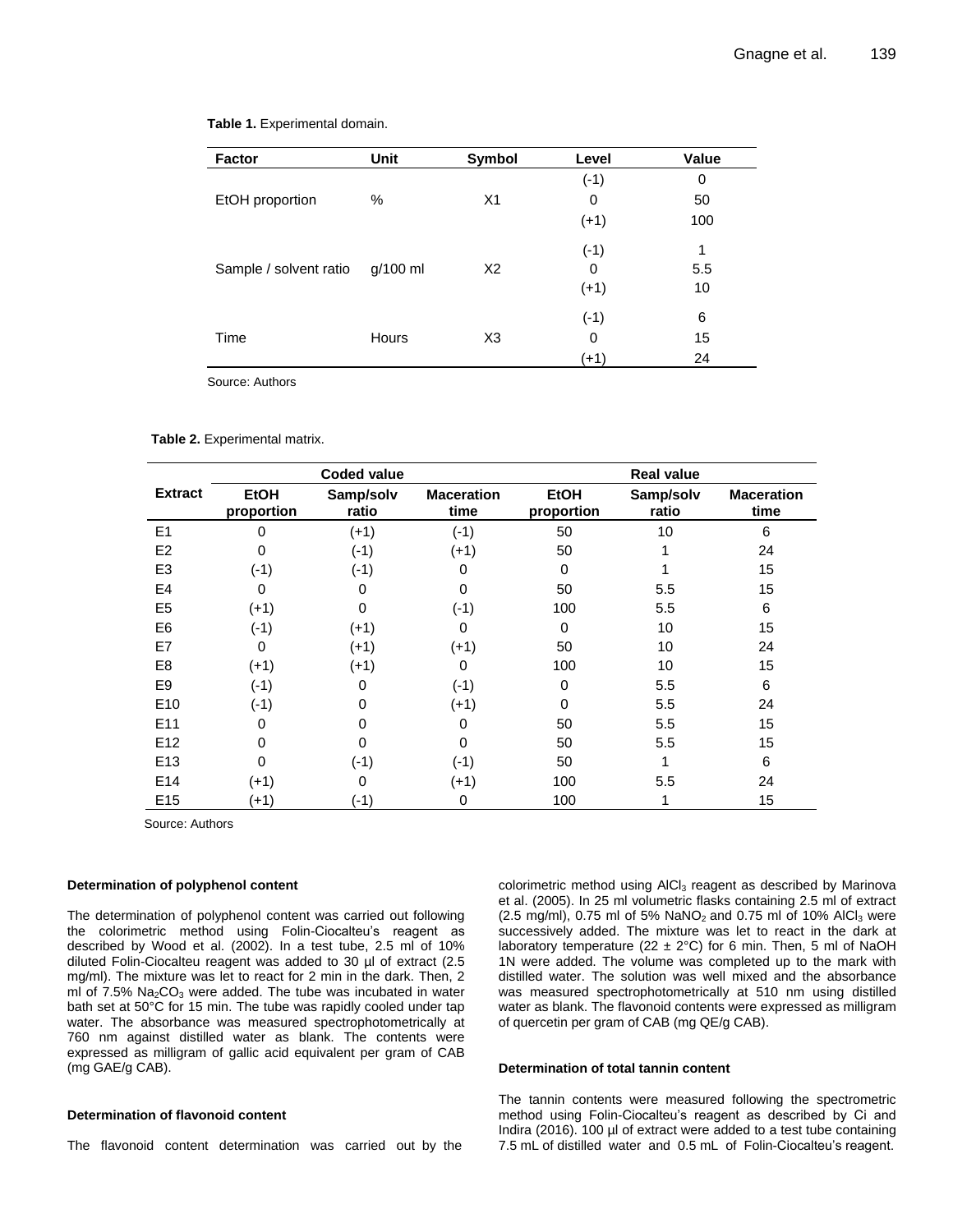Then, 1 mL of  $35\%$  Na<sub>2</sub>CO<sub>3</sub> was added. The volume was completed to 10 ml by adding 900 µl of distilled water. The tube was mixed and let to react for 30 min at laboratory temperature (22  $\pm$  2°C). The absorbance was measured spectrophotometrically at 700 nm using distilled water as blank. Tannin contents were expressed as milligram of tannic acid equivalent per gram of CAB (mg TAE/g CAB).

#### **Assessment of antioxidant activity**

#### *ABTS•+ cationic radical scavenging test*

The ABTS•+ cationic radical scavenging test was carried out following the method described by Teow et al. (2007) with slight modification. ABTS•+ was generated by mixing at equal volume 3 mM of potassium persulfate to 8 mM of ABTS. Mixture was let to react in the dark for 16 h at ambient temperature (25-30°C). Before use, ABTS<sup>\*+</sup> solution was diluted with methanol to get an absorbance of  $0.7 \pm 0.02$  at 734 nm. Then, 3.9 ml of the methanolic ABTS•+ working solution were added to 100 µl of extract and mixed thoroughly. The reaction mixture was kept in the dark for 6 min at laboratory temperature. Absorbance of extracts was thus measured at 734 nm. The ABTS+ scavenging activity was calculated following Equation 2:

$$
Scav. Act.ABTS (%) = \frac{A_{cont} - A_{ext}}{A_{cont}} \times 100
$$
 (2)

With: Acont = absorbance of control, Aext = absorbance of extract.

#### *DPPH radical scavenging test*

The DPPH radical scavenging test was carried out following the method described by Sánchez-Moreno (2002). The DPPH working solution (C = 63.4  $\mu$ M) was generated by dissolving DPPH in methanol to get an absorbance of  $0.88 \pm 0.02$  at 517 nm. A concentration range of the extracts (0.25; 0.5; 1; 2.5; 5; 10 and 15 mg/ml) was prepared. In the test tubes containing 50 µl of each extract concentration, 1.95 ml of the DPPH working solution were added. The tubes were mixed and kept in the dark for 30 min at laboratory temperature. The absorbance of extracts was measured spectrophotometrically at 517 nm. The yield of DPPH radical scavenging was calculated following Equation 3:

$$
Scav.ActDPPH (%) = \frac{A_{cont} - A_{ext}}{A_{cont}} \times 100
$$
\n(3)

The 50% inhibitory concentration (IC50) of DPPH was determined graphically by logarithmic regression. The lower the IC50 of an extract is, the more its antioxidant power is strong.

#### **Statistical analysis**

All tests were performed in triplicate and results expressed as mean. Analysis was performed using Excel 2013 (Microsoft, USA), Statistica 7.1 (Tulsa, OK, USA) and Design-Expert 11 (Stat-Ease, Minneapolis, MN, USA) software's. Excel software was used for tabulations. Design-Expert software was used to fit the model through analysis of variance (ANOVA) at 5% threshold (p<0.05). The determination coefficient or R squared  $(R^2)$ , adjusted R squared (adj.  $R^2$ ), predicted R squared (pred.  $R^2$ ) and plots were also obtained from Design-Expert. Statistica software was used to test homogeneity by one way ANOVA via Newmann-Keuls test at 5% threshold.

## **RESULTS AND DISCUSSION**

Table 3 presents the polyphenol, flavonoid and tannin contents, as well as the yield of ABTS radical scavenging and IC50's of DPPH. E2 got the highest polyphenol and tannin contents (7.44 mg GAE/g CAB and 9.25 mg TAE/g CAB respectively). The high flavonoid content (14.99 mg QE/g CAB) was observed with E15 extract. As for antioxidant activity, the high ABTS radical scavenging activity was observed with E11, while the high IC50 of DPPH was observed with E3; thus the less effective.

Inversely, the lower phenol and flavonoid contents (3.12 mg GAE/g CAB and 4.28 mg QE/g CAB) were observed with E8 and E1 respectively. E3 extract exhibited the lower tannin content. The lower ABTS scavenging yield comes to E15 extract, and the lower IC50 of DPPH was observed with E7 extract; thus the more effective.

## **Polyphenol**

Polyphenol contents range from 3.12 (E8) to 7.44 mg GAE/g CAB (E2). Regression analysis showed that polyphenol extraction model is significant ( $p < 0.0001$ ) with non-significant lack of fit ( $p = 0.1125$ ). The R squared ( $R^2$  = 0.9157) shows that there is a good correlation between the response and factors. The predicted R squared is in reasonable agreement with the adjusted R squared (adj.  $R^2$  – pred.  $R^2$  < 0.2). The ANOVA shows that X1 and X2 factors significantly impacted extraction. Effects of the factors on the linear plan of X2, quadratic of X1 and interaction between X1 and X2 are significant (Table 4). So, the lower the sample/solvent ratio is (level -1) and when ethanol proportion is around 50% (level 0), the more extraction is optimal; the effect of time being negligible (Figure 1). Predicted model is as given by Equation 4:

$$
Y_1 = 6.37 - 0.0388X_1 - 0.5625X_2 - 0.6675X_1X_2 - 2.56X_1^2
$$
\n(4)

4): quation 3:  $Y_1 = 6.37 - 0.0388X_1 - 0.5625X_2 - 0.6675X_1X_2 - 2.56X_1^2$  (4)<br>  $\times 100$  The polyphenol contents of our extracts are much higher than those obtained (0.1215 to 0.3685 mg GAE/g CAB) by Barretto et al. (2015) from the hydroethanolic extraction (30 to 70%) of CAB. This difference could be explained by the different treatments undergone by apples or the extraction technic used (Dirar et al., 2019). It could also be due to genetic variety, environmental parameters, ripening stage and/or harvesting condition as supported by Khorsand et al. (2022)(Figure 1).

> Nevertheless, polyphenol contents of our extracts are lower compared to those of Andrade et al. (2015) (19.75 mg GAE/g CAB). These authors used a sequenced extraction process using 55% acetone followed by 50% methanol. The different results in these two studies could be explained by the solvents of different polarities used. On the one hand, our results show that the optimal extraction of polyphenol was reached with 50% ethanolic solvent (4.97- 7.44 mg GAE/g CAB) compared to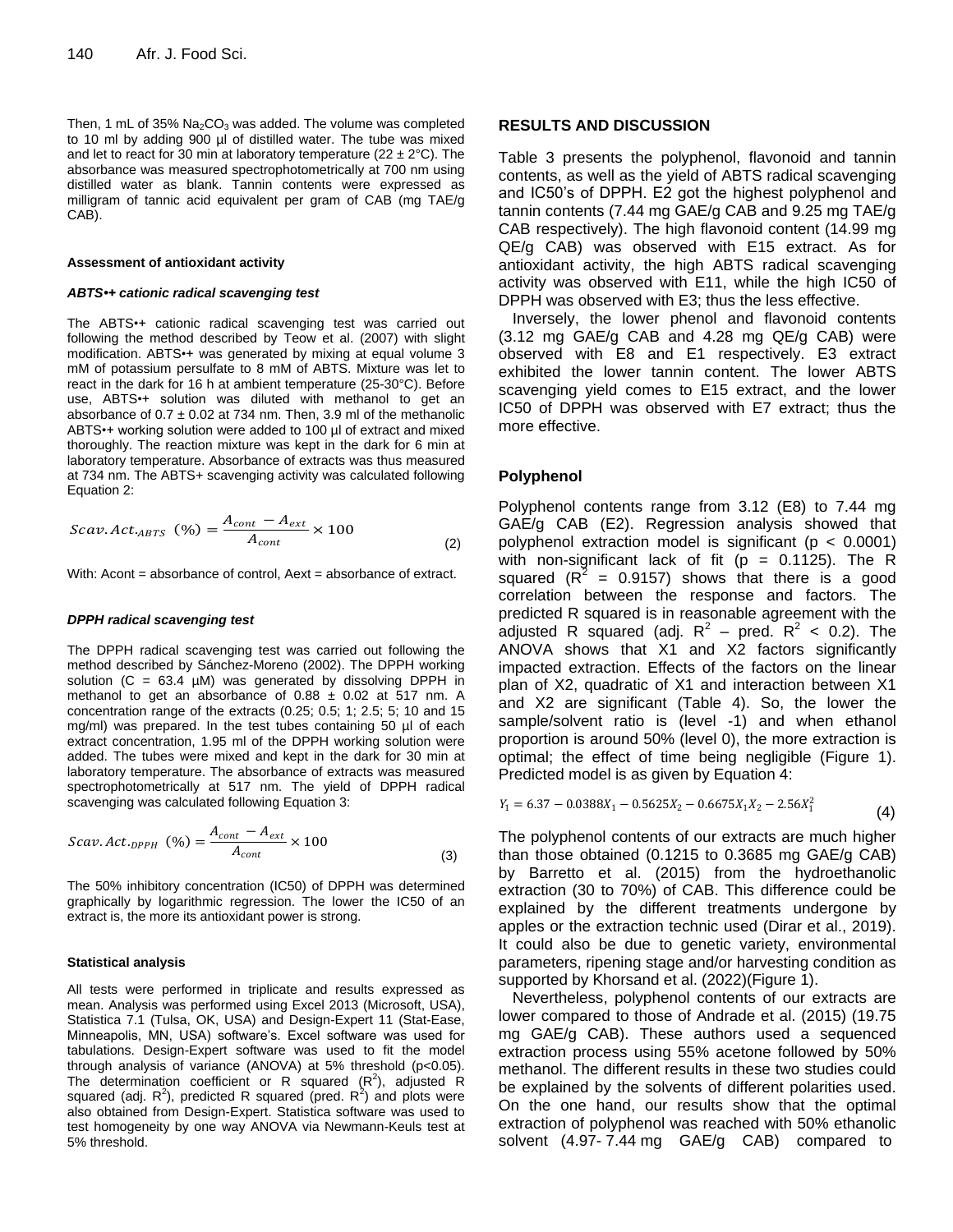|                 |                       | <b>Polyphenols</b> |                 |                      | <b>Flavonoids</b> |                 |                      | Tannins        |                 |                      | <b>ABTS scavenging yield</b> |                 |                    | <b>IC50</b> |                 |
|-----------------|-----------------------|--------------------|-----------------|----------------------|-------------------|-----------------|----------------------|----------------|-----------------|----------------------|------------------------------|-----------------|--------------------|-------------|-----------------|
| <b>Extracts</b> |                       | (mg GAE/g CAB)     |                 |                      | (mg QE/g CAB)     |                 |                      | (mg TAE/g CAB) |                 |                      | (%)                          |                 |                    | (mg/ml)     |                 |
|                 | <b>Exper</b>          | Pred               | <b>Residual</b> | <b>Exper</b>         | <b>Pred</b>       | <b>Residual</b> | Exper.               | Pred           | <b>Residual</b> | Exper.               | <b>Pred</b>                  | <b>Residual</b> | Exper.             | Pred        | <b>Residual</b> |
| E1              | $5.42^c$              | 5.81               | $-0.39$         | $4.28^{9}$           | 4.56              | $-0.27$         | 6.42 <sup>d</sup>    | 6.57           | $-0.15$         | 58.0 <sup>d</sup>    | 59.63                        | $-1.63$         | $2.4^a$            | 2.46        | $-0.06$         |
| E <sub>2</sub>  | $7.44$ <sup>a</sup>   | 6.94               | 0.50            | 9.38 <sup>cd</sup>   | 7.51              | 1.87            | $9.25^{\circ}$       | 8.58           | 0.67            | $49.2$ <sup>ef</sup> | 47.58                        | 1.62            | $4.73^{ab}$        | 4.01        | 0.72            |
| E <sub>3</sub>  | $3.33^{fg}$           | 3.74               | $-0.41$         | $6.47$ <sup>ef</sup> | 6.91              | $-0.44$         | 1.95'                | 3.11           | $-1.16$         | 31.4 <sup>h</sup>    | 32.93                        | $-1.53$         | $26.97^{\circ}$    | 19.8        | 7.17            |
| E <sub>4</sub>  | $6.89^{ab}$           | 6.37               | 0.52            | 8.70 <sup>d</sup>    | 7.70              | 1.00            | $8.01^{bc}$          | 7.57           | 0.44            | $63.3^\circ$         | 71.63                        | $-8.33$         | 2.61 <sup>a</sup>  | 2.52        | 0.09            |
| E <sub>5</sub>  | $3.24^{fg}$           | 3.77               | $-0.53$         | 10.99 <sup>b</sup>   | 10.53             | 0.46            | 4.56 <sup>fg</sup>   | 4.88           | $-0.32$         | $47.0^{\circ}$       | 46.90                        | 0.10            | $6.87^{bc}$        | 4.46        | 2.41            |
| E <sub>6</sub>  | 4.26 <sup>de</sup>    | 3.95               | 0.31            | 7.10 <sup>e</sup>    | 6.81              | 0.29            | $3.87^{gh}$          | 3.71           | 0.16            | 38.0 <sup>9</sup>    | 39.48                        | $-1.48$         | $7.63^{\circ}$     | 4.81        | 2.82            |
| E7              | 4.97 <sup>cd</sup>    | 5.81               | $-0.84$         | 4.44 <sup>9</sup>    | 4.66              | $-0.22$         | 5.01 <sup>de</sup>   | 6.57           | $-1.56$         | $71.6^{b}$           | 70.03                        | 1.57            | $2.28^{a}$         | 2.46        | $-0.18$         |
| E <sub>8</sub>  | $3.12^{9}$            | 2.54               | 0.58            | $10.12^c$            | 9.45              | 0.67            | 3.23 <sup>h</sup>    | 2.58           | 0.65            | 50.4 <sup>ef</sup>   | 48.88                        | 1.52            | $3.72^a$           | 4.26        | $-0.54$         |
| E <sub>9</sub>  | $4.14$ <sup>def</sup> | 3.85               | 0.29            | $5.87$ <sup>T</sup>  | 5.15              | 0.72            | $4.51^{fg}$          | 3.41           | 1.10            | $53.3^e$             | 50.20                        | 3.10            | $4.16^{ab}$        | 5.06        | $-0.9$          |
| E <sub>10</sub> | $3.66$ <sup>efg</sup> | 3.85               | $-0.19$         | $4.68^{9}$           | 5.25              | $-0.57$         | 3.31 <sup>h</sup>    | 3.41           | $-0.10$         | $52.8^e$             | 52.90                        | $-0.10$         | 4.08 <sup>ab</sup> | 5.06        | $-0.98$         |
| E <sub>11</sub> | $6.75^{ab}$           | 6.37               | 0.38            | $6.93^e$             | 7.70              | $-0.77$         | $8.02^{bc}$          | 7.57           | 0.45            | 75.9 <sup>ab</sup>   | 71.63                        | 4.27            | $2.4^{\circ}$      | 2.52        | $-0.12$         |
| E <sub>12</sub> | 6.50 <sup>b</sup>     | 6.37               | 0.13            | 7.00 <sup>e</sup>    | 7.70              | $-0.70$         | 7.46 <sup>c</sup>    | 7.57           | $-0.11$         | 75.7 <sup>a</sup>    | 71.63                        | 4.07            | $2.49^{a}$         | 2.52        | $-0.03$         |
| E <sub>13</sub> | $6.64^{ab}$           | 6.94               | $-0.29$         | 6.50 <sup>er</sup>   | 7.41              | $-0.91$         | $8.84^{ab}$          | 8.58           | 0.26            | $46.5^{\circ}$       | 48.08                        | $-1.58$         | 4.3 <sup>ab</sup>  | 4.01        | 0.29            |
| E <sub>14</sub> | 3.86 <sup>efg</sup>   | 3.77               | 0.09            | $9.56^{\circ}$       | 10.64             | $-1.08$         | $5.23$ <sup>ef</sup> | 4.88           | 0.35            | 51.0 <sup>ef</sup>   | 54.10                        | $-3.10$         | $4.98^{ab}$        | 4.46        | 0.52            |
| E <sub>15</sub> | 4.86 <sup>cd</sup>    | 5.00               | $-0.14$         | 14.99 <sup>a</sup>   | 15.05             | $-0.06$         | 6.51 <sup>d</sup>    | 7.19           | $-0.68$         | 22.9'                | 21.43                        | 1.47            | $6.89^{bc}$        | 12.95       | $-6.06$         |

**Table 3.** Polyphenol, flavonoid and tannin contents, and antioxidant power through ABTS scavenging yield and IC50's of DPPH.

Experimental values are means of runs performed in triplicate ( $n = 3$ ). Means with different exponent letters in same column express a statistical difference ( $p < 0.05$ ). Source: Authors

100% ethanolic (3.12- 4.86 mg GAE/g CAB) and aqueous (3.33- 4.26 mg GAE/g CAB). This result could be explained by the fact that the use of mixture of water and organic solvents would be more effective than mono-solvents to extract phenolic due to polarity.

According to Jovanovic et al. (2017) and Lezoul et al. (2020), water adding increases the polarity index of solvent, thus increasing solubility of polyphenol, which helps to break hydrogen bonding facilitating their maximum extraction. In fact, 50 and 100% ethanolic solvents have respective polarity of 0.827 and 0.654. Therefore, polyphenols are more soluble in solvents of polarity in range of 0.8; that could explain the optimal content obtained by Andrade et al. (2015) when using a 50% methanolic solvent which has 0.88 polarity. Similar result was reported by El-Salam and Morsy (2019) who stated that optimal yields of polyphenols were reached using 40 and 50% EtOH solvents whose polarities are 0.862 and 0.827 respectively. Similarly, work of Dirar et al. (2019) conducted on Sudanese medicinal plants (*Cyperus rotundus* and *Guiera senegalensis*) revealed that polyphenol contents of 50 and 70% ethanolic solvents were maximized than those of mono-solvents (dichloromethane, acetone, 95% ethanol and water).

On the other hand, our result show that maceration time (X3) has had a negligible effect on polyphenol extraction. In fact, extract E13 and E2 were conducted in the same condition except

for maceration time: 6 h and 24 h respectively. However, their phenolic contents were not statistically different (p<0.05). This result means that extension of the maceration time of extract E2 to 24 h has not help to maximize its polyphenol content. The same is true for extracts E5 and E14.

This result can be explain by the fact that longer extraction time could induce the polyphenol degradation by hydrolysis resulting sometimes in the decrease of the yield. This result is comforted by those of El-Salam and Morsy (2019) who report that phenolic content of *Malva parviflora* L. leaves had not significantly increased at over10 min; the extraction being extended till 45 min. Likewise, Wani et al. (2017) showed that extraction time had negligible effect when extracting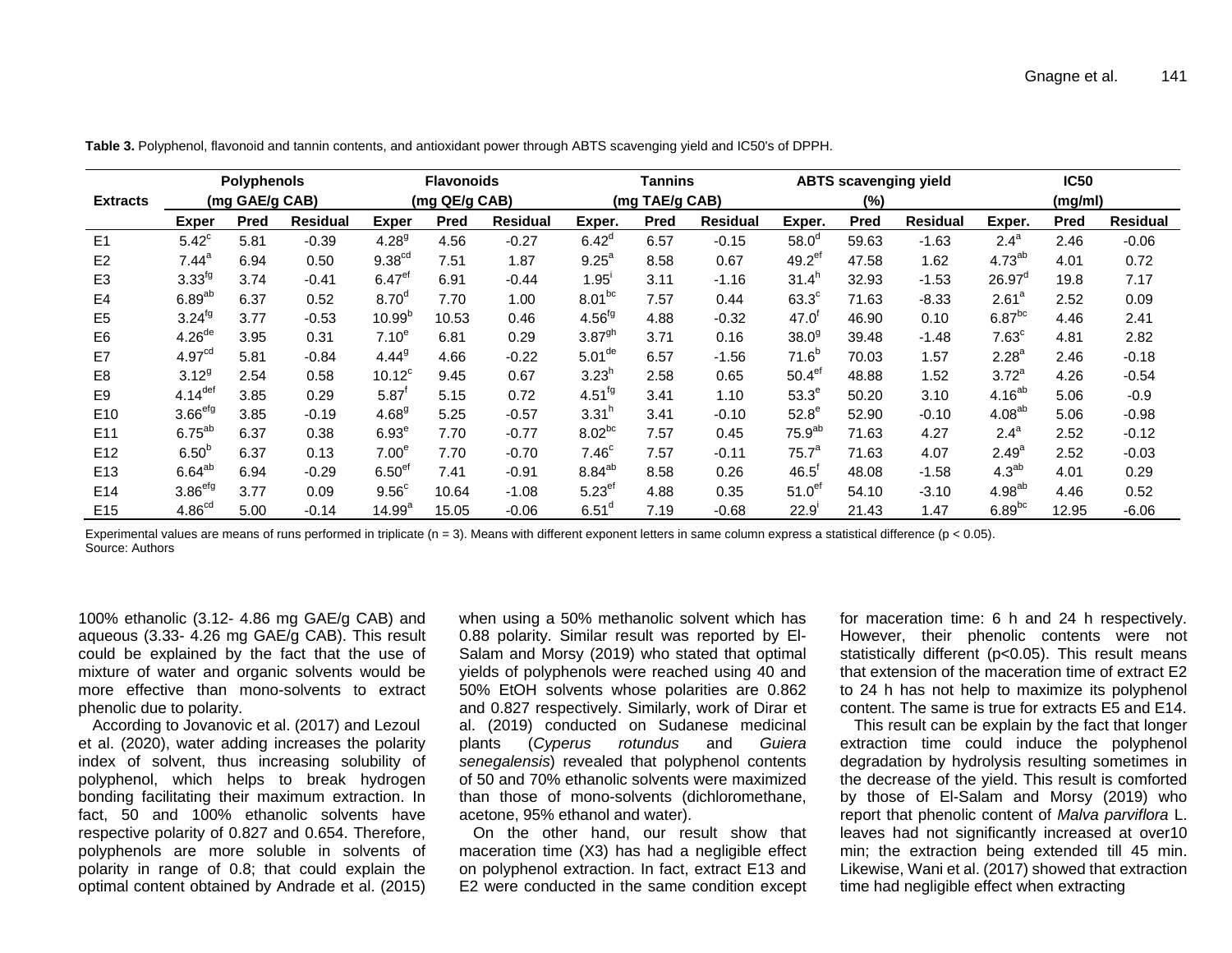| <b>Source</b>                    | Sum of<br>squares | Df | <b>Mean Square</b> | <b>F-value</b> | p-value     |                 |
|----------------------------------|-------------------|----|--------------------|----------------|-------------|-----------------|
| Model                            | 28.87             | 4  | 7.22               | 27.17          | $< 0.0001*$ | Significant     |
| $X_1$ -EtOH prop.                | 0.0120            | 1  | 0.0120             | 0.0452         | 0.8359      |                 |
| X <sub>2</sub> - Samp/Solv ratio | 2.53              |    | 2.53               | 9.53           | $0.0115*$   |                 |
| $X_1X_2$                         | 1.78              | 1  | 1.78               | 6.71           | $0.0269*$   |                 |
| $X_1^2$                          | 24.55             |    | 24.55              | 92.39          | $< 0.0001*$ |                 |
| Residual                         | 2.66              | 10 | 0.2657             |                |             |                 |
| Lack of fit                      | 2.58              | 8  | 0.3223             | 8.26           | 0.1125      | Not significant |
| Pure Error                       | 0.0781            | 2  | 0.0390             |                |             |                 |
| Cor total                        | 31.53             | 14 |                    |                |             |                 |
| $R^2$                            | 0.9157            |    |                    |                |             |                 |
| Adj. $R^2$                       | 0.882             |    |                    |                |             |                 |
| Pred. $R^2$                      | 0.7475            |    |                    |                |             |                 |

**Table 4.** ANOVA for reduced quadratic model of polyphenol extraction.

Source: Authors



**Figure 1.** Response surface contours of EtOH proportion and Sample/solvent ratio effects at constant time  $(T = 15 h)$  on polyphenol extraction. Source: Authors

polyphenols from dried apricot fruit extracts (*Prunus armeniaca* L*.*).

## **Flavonoid**

Flavonoid contents range from 4.28 (E1) to 14.99 mg

QE/g CAB (E15). The model is significant (*p = 0.0006*) and present no significant lack of fit (*p = 0.5109*). The R squared  $(R^2 = 0.9184)$  show that it exists good correlation between response and factors. The predicted  $R^2$  is in reasonable agreement with adjusted R<sup>2</sup>. The ANOVA shows that all the factors significantly impacted flavonoid extraction. Effects of the factors on the linear plan of X1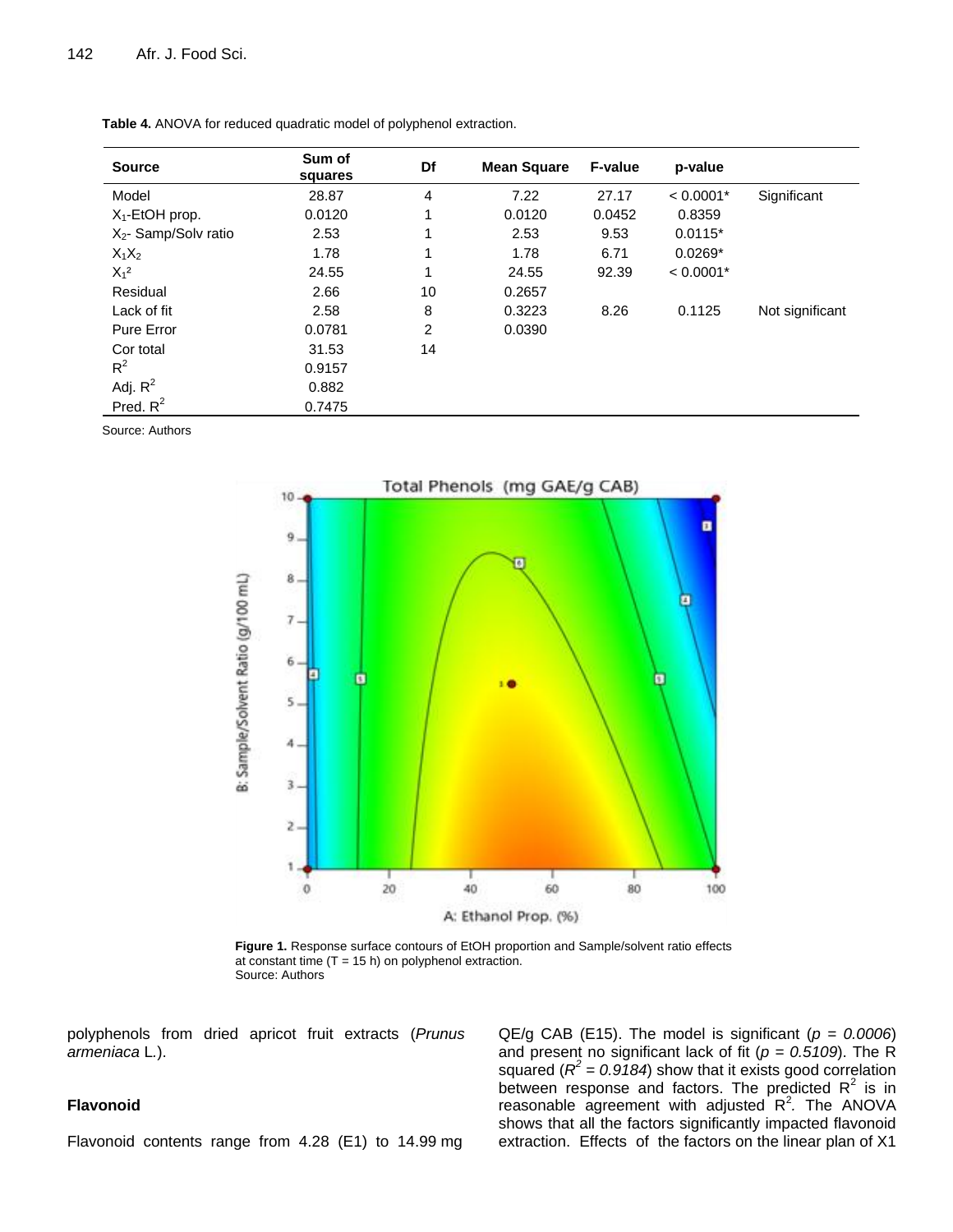| <b>Source</b>           | Sum of squares | Df | <b>Mean Square</b> | <b>F-value</b> | p-value   |                 |
|-------------------------|----------------|----|--------------------|----------------|-----------|-----------------|
| Model                   | 106.67         | 6  | 17.78              | 15.02          | $0.0006*$ | Significant     |
| $X_1$ - EtOH prop.      | 58.00          | 1  | 58.00              | 48.98          | $0.0001*$ |                 |
| $X_2$ - Samp/solv ratio | 16.25          | 1  | 16.25              | 13.72          | $0.0060*$ |                 |
| $X_3$ -Time             | 0.0220         | 1  | 0.0220             | 0.0186         | 0.8948    |                 |
| $X_1X_2$                | 7.56           | 1  | 7.56               | 6.39           | $0.0354*$ |                 |
| $X_1^2$                 | 12.80          | 1  | 12.80              | 10.81          | $0.0111*$ |                 |
| $X_3^2$                 | 10.28          | 1  | 10.28              | 8.68           | $0.0185*$ |                 |
| Residual                | 9.47           | 8  | 1.18               |                |           |                 |
| Lack of Fit             | 7.46           | 6  | 1.24               | 1.24           | 0.5109    | Not significant |
| Pure Error              | 2.01           | 2  | 1.00               |                |           |                 |
| Cor Total               | 116.14         | 14 |                    |                |           |                 |
| $R^2$                   | 0.9184         |    |                    |                |           |                 |
| Adj. $R^2$              | 0.8573         |    |                    |                |           |                 |
| Pred. $R^2$             | 0.7186         |    |                    |                |           |                 |

**Table 5.** ANOVA for reduced quadratic model of flavonoid extraction.

Source: Authors

and X2, quadratic of X1 and X3, and interaction between X1 and X2 are significant (Table 5). Thus, the higher the EtOH proportion is (level +1) and low is the sample/solvent ratio (level -1), the more flavonoid contents are optimal (Figure 2). The model is written as shown by Equation 5:

$$
Y_2 = 7.7 + 2.69X_1 - 1.43X_2 + 0.0525X_3 - 1.37X_1X_2 + 1.86X_1^2 - 1.66X_3^2 \tag{5}
$$

The flavonoid contents of our extracts are higher (9.56 to 14.99 mg QE/g dw) compared to those obtained by Krasnova and Seglina (2019) (1.45 to 5.59 mg CAE/g dw) in ultrasound assisted extraction of flavonoids from 11 cultivars of apple (*Malus domestica*) using 70% EtOH (Table 5 and Figure 2).

According to the results, it can be state that the use of a solvent with high EtOH concentration and a low sample/solvent ratio induces the extraction of high content of flavonoid. In fact, the E14 and E15 extracts were performed using 100% EtOH with sample/solvent ratio of 5.5 g/100 ml and 1 g/100 ml respectively. It was observed that E15 got the highest flavonoid content. This result can be explain on the one hand, by the fact that the use of lower sample/solvent ratio has been able to avoid solvent saturation, allowing well molecular movement; thus increasing the extraction of flavonoids (Ćujić et al., 2016). The same is true for E5 and E8 extracts. Our results are comforted by those of Pandey et al. (2021) who found high flavonoid contents when combining the high level of EtOH (90% EtOH) and low sample/solvent ratio (1:40 and 1:30, w:v). On the other hand, this result can be due to the predominant presence of some flavonoid compounds more soluble in ethanol such as quercetin, kaempferol or kaempferitrin (Cid-Ortega and Monroy-Rivera, 2018; Đorđević et al., 2018). Likewise, work of Dirar et al. (2019) show that use of high EtOH concentration solvent allowed to extract strong flavonoid contents from 4 Sudanese medicinal plants (*B. linariifolia*, *C. rotundus*, *M. pseudopetalosa* and *T. bakis*).

The ANOVA showed that time (X3) has had a significant effect on flavonoid extraction. In fact, E2 and E13 extracts were performed in the same conditions excepted for the time: 24 h and 6 h for E2 and E13 respectively. Results showed that E2 got the highest flavonoid content, indicating that extension of the maceration time of E2 extract allowed to increase its flavonoid content. Our findings are in convenience with those of Tranquilino-Rodríguez et al. (2020). These authors reported that flavonoid contents of 70, 83 and 96% ethanolic extracts of young cladodes of *Opuntia ficus-indica* were ranged from 3.095 to 10.392 mg QE/g dw proportionally with the increase of EtOH concentration and extraction time from 30 to 120 min.

# **Total tannin**

Tannin contents range from 1.95 (E3) to 9.25 mg TAE/g CAB (E2). The model is significant (p<0.0001) and present no significant lack of fit ( $p = 0.111$ ). The R squared  $(R^2 = 0.8988)$  show existence of a good correlation between the response and factors. ANOVA shows that X1 and X2 factors have significantly impacted tannin extraction. The linear effects of X1 and X2, interaction between X1 and X2 and quadratic of X1 are statistically significant (Table 6). The lower the sample/solvent ratio is (level -1) and the EtOH proportion turn around 60%, the more tannin extraction is optimal(Figure 3); the influence of time being negligible. Mathematic model is written following Equation 6: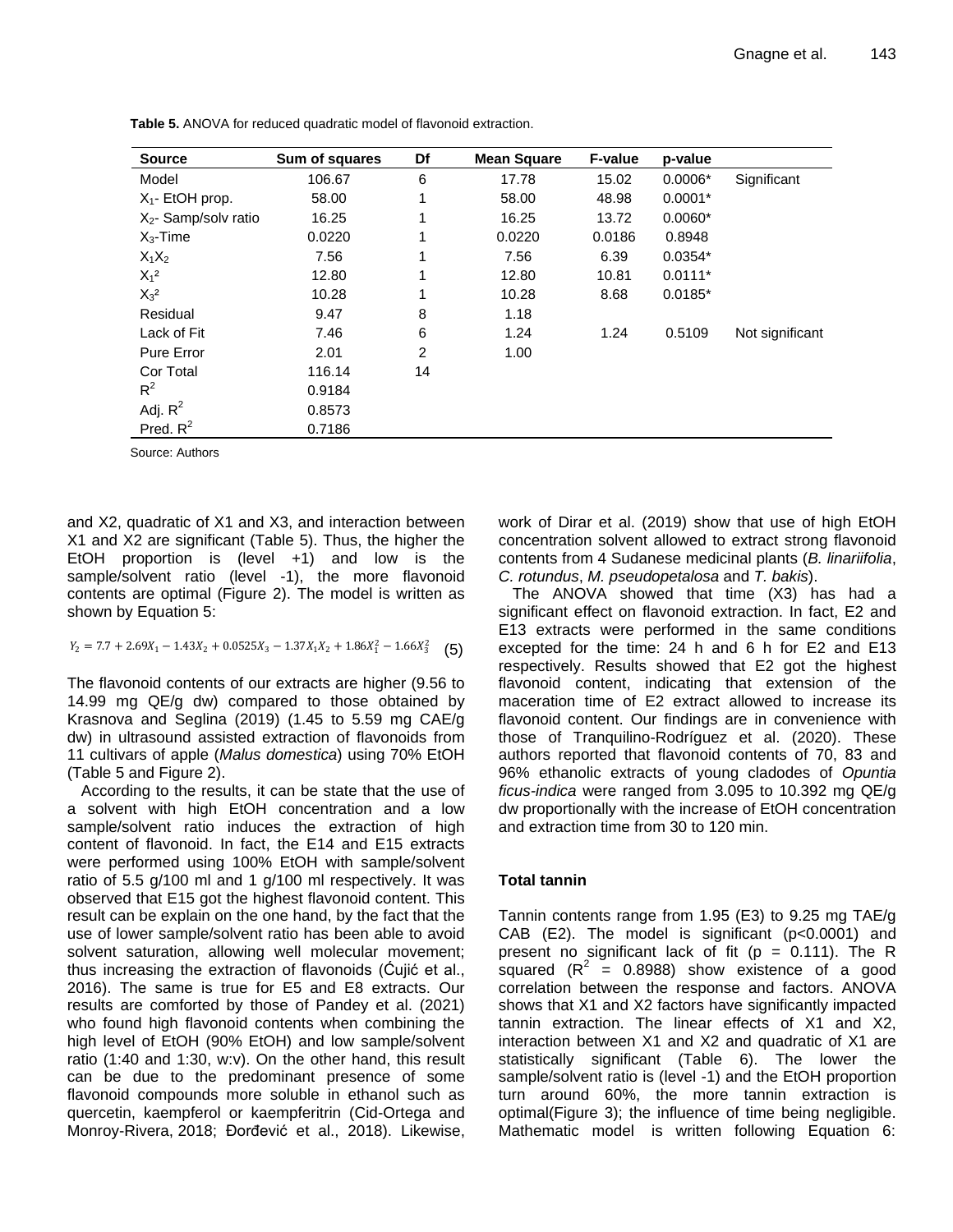

**Figure 2.** Response surface contours of EtOH proportion and Sample/solvent ratio effects at constant time  $(T = 15 h)$  on flavonoid extraction. Source: Authors

$$
Y_3 = 7.57 + 0.7362X_1 - X_2 - 1.3X_1X_2 - 3.43X_1^2
$$
 (6)

## **Antioxidant activity**

*ABTS+ radical scavenging test* 

The 50% ethanolic solvent induced the extraction of high tannin contents (5.01 to 9.25 mg TAE/g CAB) compared to those obtained using 100% EtOH (3.23 to 6.51 mg TAE/g CAB) and water (1.95 to 4.51 mg TAE/g CAB). The factors' effects in tannin extraction show similarities as in the case of polyphenol extraction. Same observation was reported by Detti et al. (2020) in their work on optimization of ultrasound assisted green extraction of polyphenols from *Pistacia lentiscus* leaves. This observation could be explained by the fact that tannins could be the most abundant components in the CAB, given that flavonoid and tannin are included into polyphenols.

## ABTS+ radical scavenging yields range from 22.9% (E15) to 75.9% (E11). Model is significant (*p = 0.0069*) and present no significant lack of fit (*p = 0.8599*). The R squared  $(R^2 = 0.9556)$  show that it exists a good correlation between response and factors. Predicted  $\mathsf{R}^2$  is in reasonable agreement with adjusted  $R^2$ . ANOVA shows that X1 and X2 factors have impacted response. The effect on the linear plan of X1 and quadratic of X1 and X2 are significant (Table 7). ABTS+ scavenging yield is optimal when EtOH proportion is around 50% with sample/solvent ratio situated around 7 g/100 ml (Figure 4); time's effect being negligible. Mathematic model is as described in Equation 7:

$$
Y_4 = 71.63 - 0.525X_1 + 8.5X_2 + 2.48X_3 + 5.23X_1X_2 + 1.13X_1X_3 + 2.72X_2X_3 - 20.63X_1^2 - 15.33X_2^2 + 0.0208X_3^2
$$
\n(7)

On the one hand, our results show that extraction solvent impacted antioxidant power. 50% ethanolic extracts exhibited the strong ABTS+ scavenging power (46.5 to75.9%) compared to those of aqueous (31.4 to 53.3%) and 100% ethanolic extracts (22.9 to 51%). Optimal ABTS radical scavenging yield was reached when EtOH proportion range from 40 to 60%. Under or above this interval, a drop of the ABTS scavenging power is observed. This result could be due to components extracted in solvent of EtOH proportion ranged in this interval, relative to its polarity. Work of Li et al. (2019) carried out on *Gordonia axillaris* fruit comfort this result.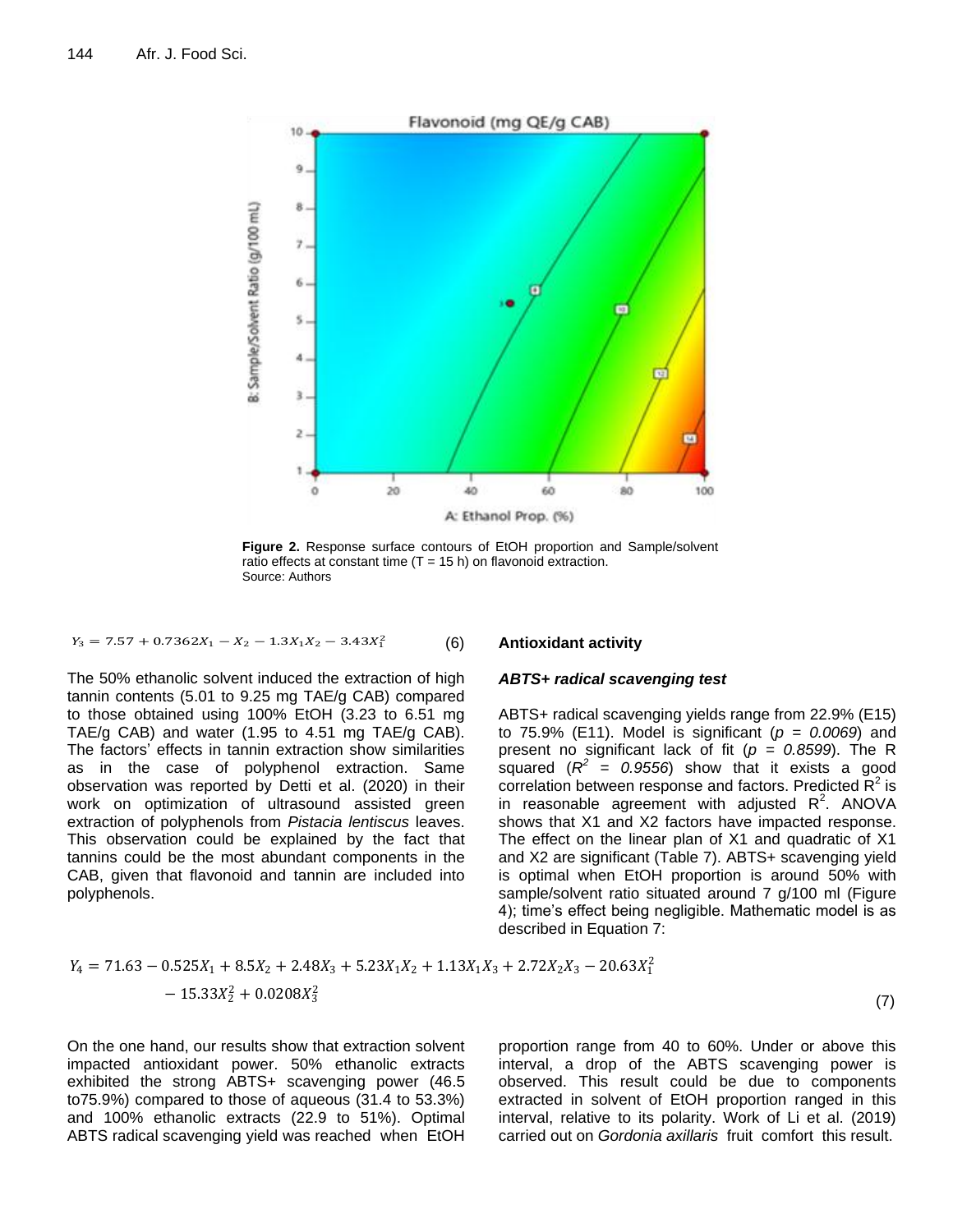| <b>Source</b>           | Sum of squares | Df | Mean square | <b>F-value</b> | p-value     |                 |
|-------------------------|----------------|----|-------------|----------------|-------------|-----------------|
| Model                   | 62.97          | 4  | 15.74       | 22.21          | $< 0.0001*$ | Significant     |
| $X_1$ -EtOH prop.       | 4.34           | 1  | 4.34        | 6.12           | $0.0329*$   |                 |
| $X_2$ - Samp/solv ratio | 8.04           | 1  | 8.04        | 11.34          | $0.0071*$   |                 |
| $X_1X_2$                | 6.76           | 1  | 6.76        | 9.54           | $0.0115*$   |                 |
| $X_1^2$                 | 43.84          | 1  | 43.84       | 61.85          | $< 0.0001*$ |                 |
| Residual                | 7.09           | 10 | 0.7087      |                |             |                 |
| Lack of fit             | 6.88           | 8  | 0.8602      | 8.38           | 0.1110      | Not significant |
| Pure Error              | 0.2054         | 2  | 0.1027      |                |             |                 |
| Cor total               | 70.06          | 14 |             |                |             |                 |
| $R^2$                   | 0.8988         |    |             |                |             |                 |
| Adj. $R^2$              | 0.8584         |    |             |                |             |                 |
| Pred. $R^2$             | 0.6471         |    |             |                |             |                 |

**Table 6.** ANOVA for reduced quadratic model of tannin extraction.

Source: Authors





Similarly, Tranquilino-Rodríguez et al. (2020) reported that a decrease in the ethanol concentration from 96 to 70% was inversely correlated to ABTS radical scavenging power. On the other hand, our results show that sample/solvent ratio is an important factor which influences ABTS scavenging power. In fact, ABTS scavenging yield was optimal at ratio ranging from 5 g/100 ml (that is, 1:20) to 8 g/100 ml (that is, 1:12.5). This result means that in this interval, the solvent saturation is avoided and compounds endowed with good ABTS scavenging are extracted (Figure 4). This statement is in convenience with that mentioned by Barretto et al. (2015) and Pandey et al. (2021) who state that sample to solvent ratio is the most important factor which influence ABTS radical scavenging.

## **DPPH radical scavenging test**

The extract IC50's varied from 2.28 (E7) to 26.97 mg/ml  $(E3)$ . The model is significant ( $p = 0.0001$ ) and present no significant lack of fit ( $p = 0.0835$ ). The R squared ( $R^2 =$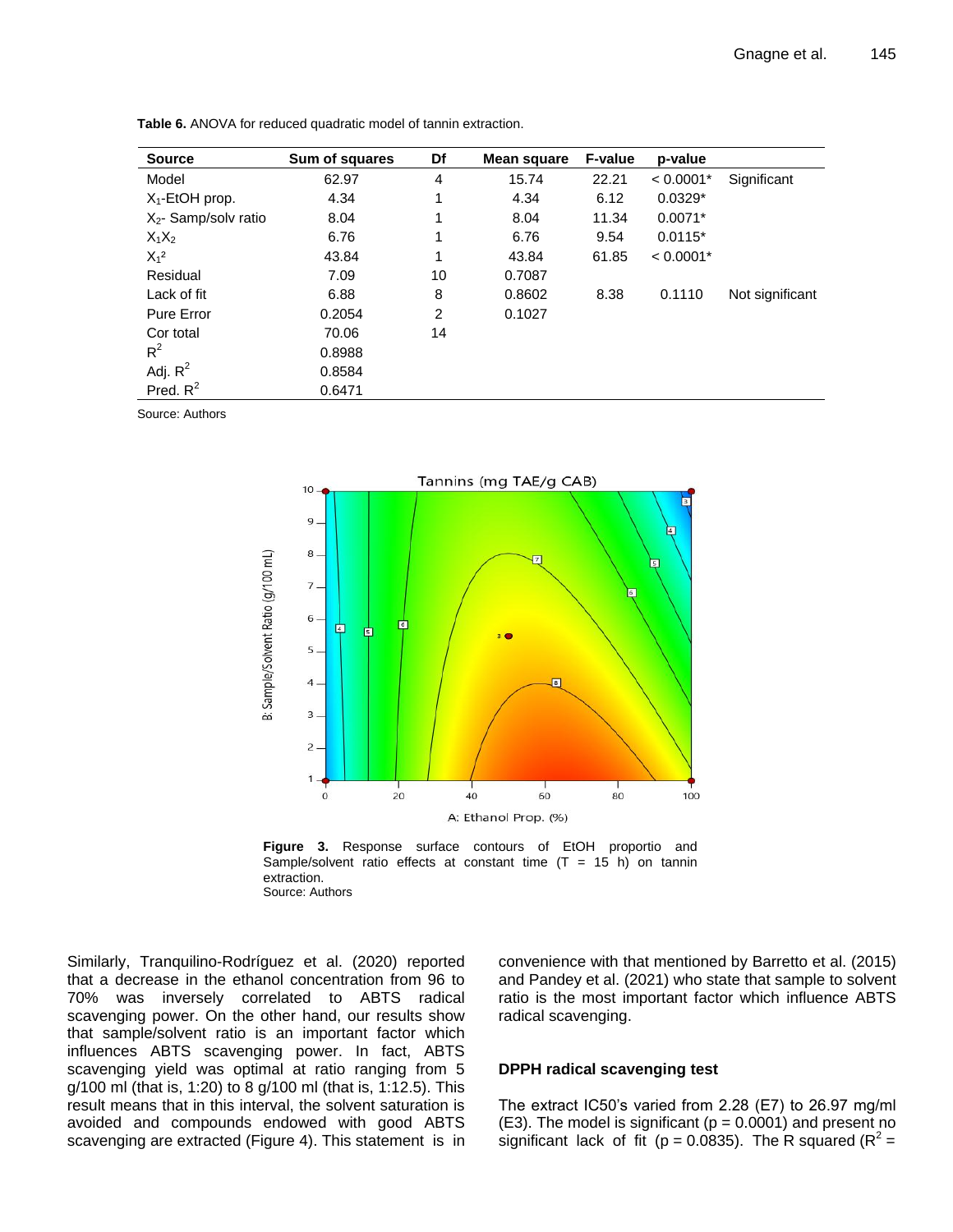| <b>Source</b>          | Sum of squares | Df             | Mean square | F-value | p-value   |                 |
|------------------------|----------------|----------------|-------------|---------|-----------|-----------------|
| Model                  | 3070.96        | 9              | 341.22      | 11.96   | $0.0069*$ | Significant     |
| $X_1$ -EtOH prop.      | 2.20           | 1              | 2.20        | 0.0773  | 0.7922    |                 |
| $X_2$ -Samp/solv ratio | 578.00         | 1              | 578.00      | 20.26   | $0.0064*$ |                 |
| $X_3$ -Time            | 49.00          | 1              | 49.00       | 1.72    | 0.2470    |                 |
| $X_1X_2$               | 109.20         | 1              | 109.20      | 3.83    | 0.1078    |                 |
| $X_1X_3$               | 5.06           | 1              | 5.06        | 0.1774  | 0.6911    |                 |
| $X_2X_3$               | 29.70          | 1              | 29.70       | 1.04    | 0.3544    |                 |
| $X_1^2$                | 1571.31        | 1              | 1571.31     | 55.07   | $0.0007*$ |                 |
| $X_2^2$                | 867.63         | 1              | 867.63      | 30.41   | $0.0027*$ |                 |
| $X_3^2$                | 0.0016         | 1              | 0.0016      | 0.0001  | 0.9943    |                 |
| Residual               | 142.67         | 5              | 28.53       |         |           |                 |
| Lack of Fit            | 38.48          | 3              | 12.83       | 0.2463  | 0.8599    | Not significant |
| Pure Error             | 104.19         | $\overline{2}$ | 52.09       |         |           |                 |
| Cor Total              | 3213.63        | 14             |             |         |           |                 |
| $R^2$                  | 0.9556         |                |             |         |           |                 |
| Adj. $R^2$             | 0.8757         |                |             |         |           |                 |
| Pred. $R^2$            | 0.7354         |                |             |         |           |                 |

**Table 7.** ANOVA for quadratic model of ABTS radical scavenging.

Source: Authors



**Figure 4.** Response surface contours of EtOH proportion and Sample/solvent ratio effects at constant time  $(T = 15 h)$  on ABTS radical scavenging. Source: Authors

0.879) reveals that a good correlation is established between response and factors. Predicted  $R^2$  is in reasonable agreement with the adjusted  $R^2$ . The ANOVA

shows that X2 and X1 factors impacted significantly the response. Linear effects of X2 and quadratic ones of X1 and X2 were statistically significant (Table 8). Figure 5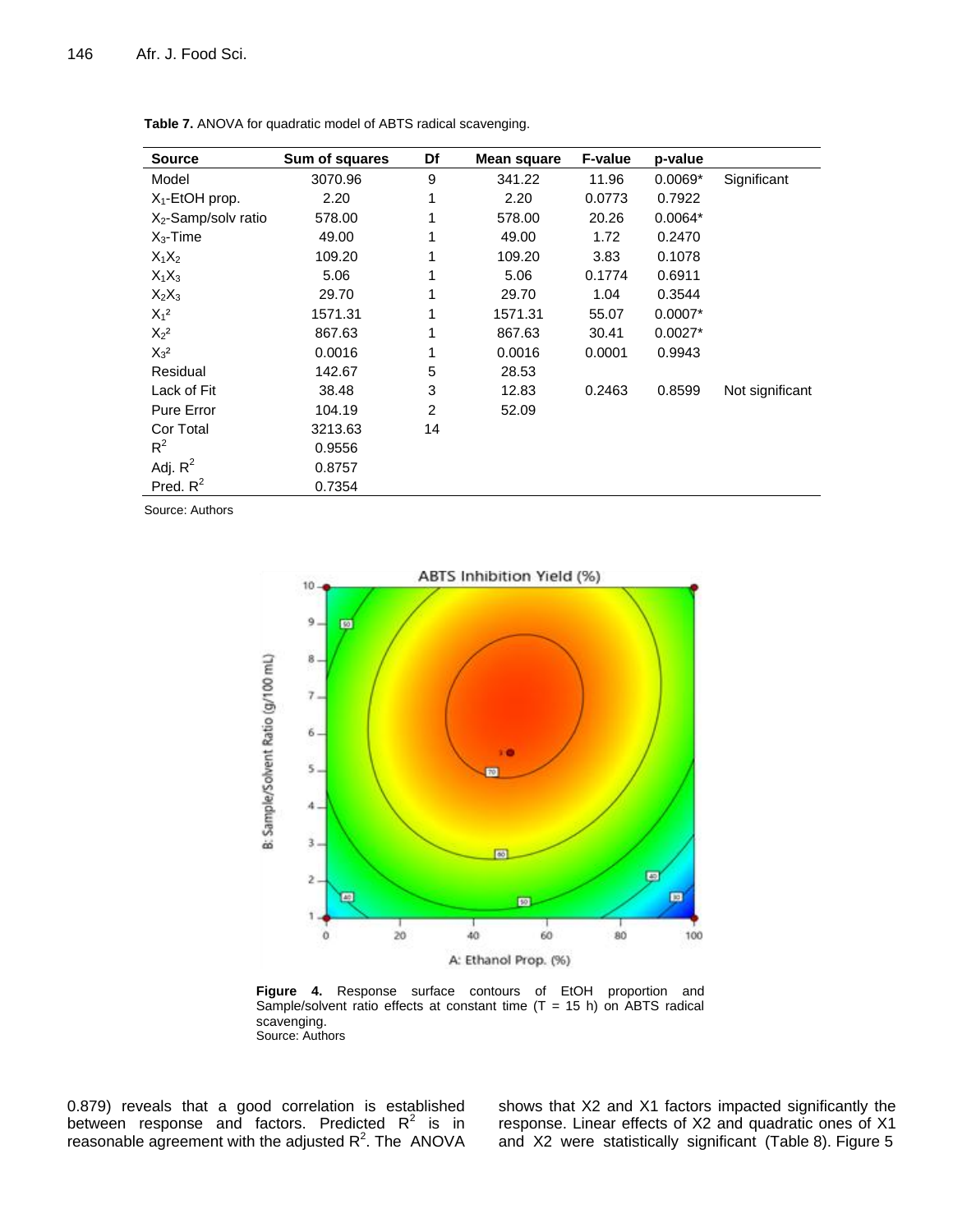| <b>Source</b>          | Sum of<br><b>Squares</b> | df             | <b>Mean</b><br><b>Square</b> | <b>F-value</b> | p-value     |                 |
|------------------------|--------------------------|----------------|------------------------------|----------------|-------------|-----------------|
| Model                  | 0.1899                   | 4              | 0.0475                       | 18.16          | $0.0001*$   | Significant     |
| $X_1$ -EtOH prop.      | 0.0014                   | 1              | 0.0014                       | 0.5441         | 0.4777      |                 |
| $X_2$ -Samp/solv ratio | 0.0494                   | 1              | 0.0494                       | 18.91          | $0.0014*$   |                 |
| $X_1^2$                | 0.1277                   | 1              | 0.1277                       | 48.81          | $< 0.0001*$ |                 |
| $X_2^2$                | 0.0174                   | 1              | 0.0174                       | 6.67           | $0.0273*$   |                 |
| Residual               | 0.0262                   | 10             | 0.0026                       |                |             |                 |
| Lack of Fit            | 0.0256                   | 8              | 0.0032                       | 11.35          | 0.0835      | Not significant |
| Pure Error             | 0.0006                   | $\overline{2}$ | 0.0003                       |                |             |                 |
| Cor Total              | 0.2161                   | 14             |                              |                |             |                 |
| $R^2$                  | 0.879                    |                |                              |                |             |                 |
| Adj. $R^2$             | 0.8306                   |                |                              |                |             |                 |
| Pred. $R^2$            | 0.6829                   |                |                              |                |             |                 |

**Table 8.** ANOVA for reduced quadratic model of DPPH radical scavenging.

Source: Authors



**Figure 5.** Response surface contours of EtOH proportion and Sample/solvent ratio effects at constant time  $(T = 15 h)$  on DPPH radical scavenging. Source: Authors

shows that the lower the sample/solvent ratio (level -1) for a proportion of EtOH oscillating around 50% (level 0), the lower the IC50. Maceration time showed no significant effect. The mathematic model is as expressed in Equation 8:

$$
Y_5 = \frac{1}{0.3964 + 0.0133X_1 + 0.0786X_2 - 0.1854X_1^2 - 0.0685X_2^2}
$$
 (8)

Similarly to the ABTS+ scavenging test, our results show that the 50% ethanolic extracts were more effective in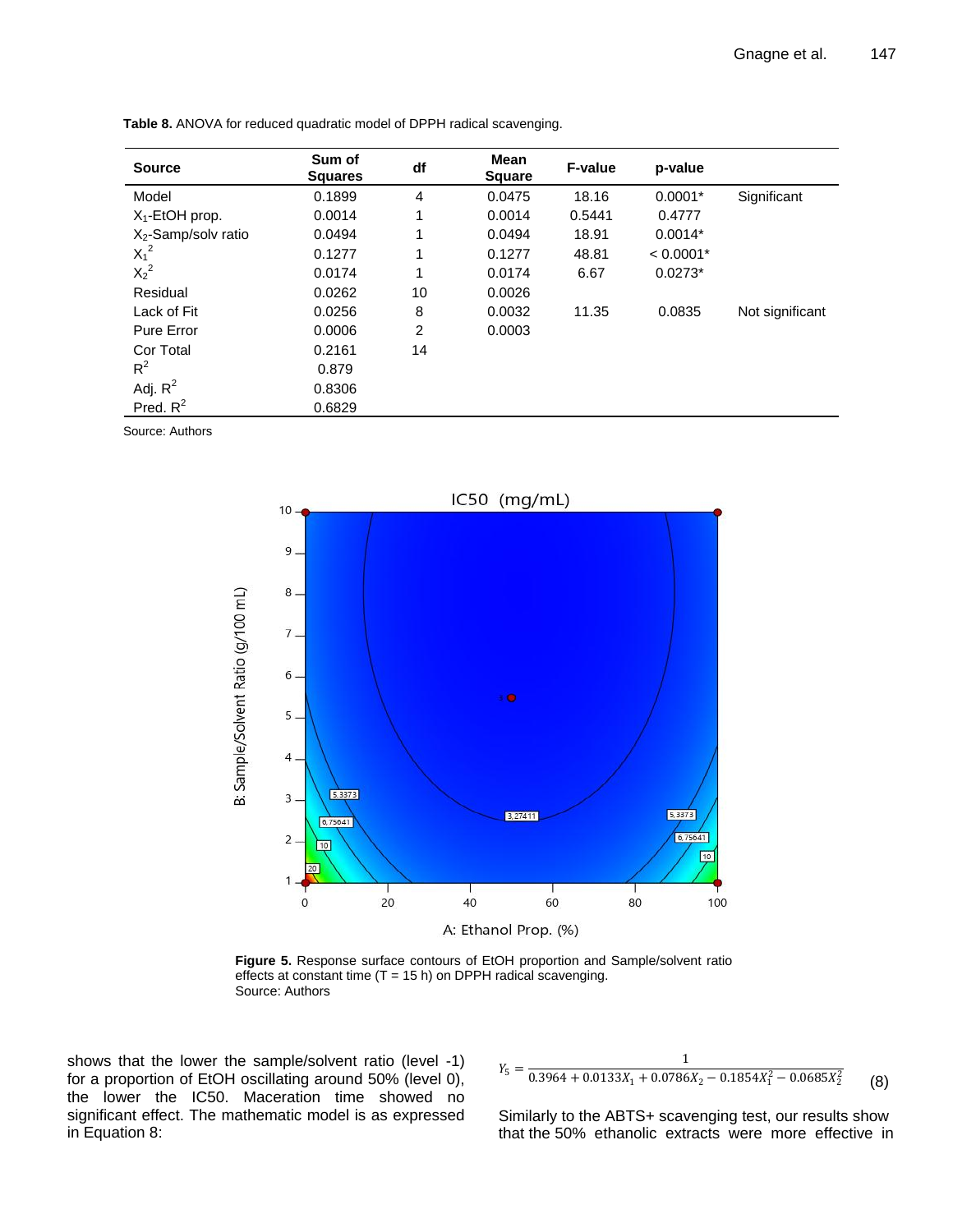|                  | <b>Polyphenol</b> | <b>Flavonoid</b> | Tannin  | <b>ABTS</b> | CI50 |
|------------------|-------------------|------------------|---------|-------------|------|
| Polyphenol       | 1.00              |                  |         |             |      |
| Flavonoid        | $-0.11$           | 1.00             |         |             |      |
| Tannin           | 0.93              | 0.13             | 1.00    |             |      |
| <b>ABTS</b>      | 0.46              | $-0.51$          | 0.37    | 1.00        |      |
| C <sub>150</sub> | $-0.43$           | 0.04             | $-0.53$ | $-0.59$     | 1.00 |

**Table 9.** Matrix of correlation.

Source: Authors

**Table 10.** Verification test of the model predictions.

| <b>Predicted</b><br><b>Interval</b> | <b>Polyphenol</b><br>(mg GAE/g<br>CAB) |      | <b>Flavonoid</b><br>(mg QE/g CAB) |      | <b>Tannin</b><br>(mg TAE/g CAB) |      | <b>ABTS</b><br>(%) |       | <b>IC50</b><br>(mg/mL) |      |
|-------------------------------------|----------------------------------------|------|-----------------------------------|------|---------------------------------|------|--------------------|-------|------------------------|------|
|                                     | Pred.                                  | Exp. | Pred.                             | Exp. | Pred.                           | Exp. | Pred.              | Exp.  | Pred.                  | Exp. |
| 95% PI low                          | 5.14                                   |      | 2.63                              |      | 5.44                            |      | 49.17              |       | 2.05                   |      |
| Mean.                               | 5.9                                    | 6.62 | 4.61                              | 5.31 | 6.7                             | 5.45 | 61.74              | 74.06 | 2.48                   | 2.5  |
| 95% PI high                         | 6.67                                   |      | 6.58                              |      | 7.94                            |      | 74.3               |       | 3.01                   |      |

Source: Authors

scavenging DPPH radical. Their IC50s ranged from 2.28 to 4.73 mg/mL, exhibiting stronger DPPH radical scavenging power than the 100% ethanolic (3.72 to 6.89 mg/ml) and aqueous extracts (4.08 to 26.97 mg/ml). This result is confirmed by that of Dirar et al. (2019) which shows that the 50% ethanolic extract of *Guiera senegalensis* leaves presented the strongest DPPH scavenging trapping power compared to those of monosolvents (water, acetone, 95% EtOH and acetonitrile).

# **Optimization of antioxidant activity**

The study of Pearson correlation (Table 9) shows that antioxidant activity via the ABTS scavenging test is positively correlated to polyphenol ( $r = 0.46$ ;  $p < 0.05$ ) and tannins ( $r = 0.37$ ;  $p < 0.05$ ). However, it is negatively correlated to flavonoids ( $r = -0.51$ ;  $p < 0.05$ ). Similarly, antioxidant activity via DPPH scavenging test is correlated to polyphenol ( $r = -0.43$ ;  $p < 0.05$ ) as well as tannin ( $r = -0.53$ ;  $p < 0.05$ ). The negative correlation coefficient  $(r < 0)$  indicates that the more polyphenol and tannin contents are optimal, the lower IC50s are; thus more effective. Flavonoids establish no correlation with DPPH scavenging. Nevertheless, ABTS and DPPH scavenging are correlated one to other  $(r = -0.59; p <$ 0.05).

Optimization of antioxidant activity with a desirability of 0.79 consists to macerate CAB powder at 9.5 g/100 ml ratio in a 46.1% ethanolic solvent for 6 h. A run replicated five times was carried out to verify this optimal condition.

All values of the verification tests ranged in the predicted interval (PI) by the model (Table 10), meaning that the model fits well with the optimization of antioxidant power of CAB powder.

# **Conclusion**

This study allows us to model optimal extraction condition of antioxidant phenolic compounds from CAB using nontoxic solvents. Evaluation of the effects of three factors showed that effects of EtOH proportion of solvent (X1) and sample to solvent ratio (X2) are significant. The determination coefficient  $(R^2 > 0.8)$  indicates that model adequately explain experimental data. Correlation study shows that flavonoids establish no correlation with ABTS and DPPH antioxidant tests. For a desirability of 0.79, the model to reach an optimal antioxidant power is as: EtOH proportion (46.1%), sample/solvent ratio (9.5 g/100 ml) and maceration time (6 h). To this condition, ABTS scavenging yield reaches 74% and the IC50 of DPPH is 2.5 mg/ml, conceding with model predictions. Using nontoxic solvents to reach optimal antioxidant bioactive compound extraction allows envisaging its use in food industry due to their benefits for health.

# **ABBREVIATIONS**

**CAB,** cashew apple bagasse; **GAE,** gallic acid equivalent; **QE,** quercetin equivalent, **TAE,** tannic acid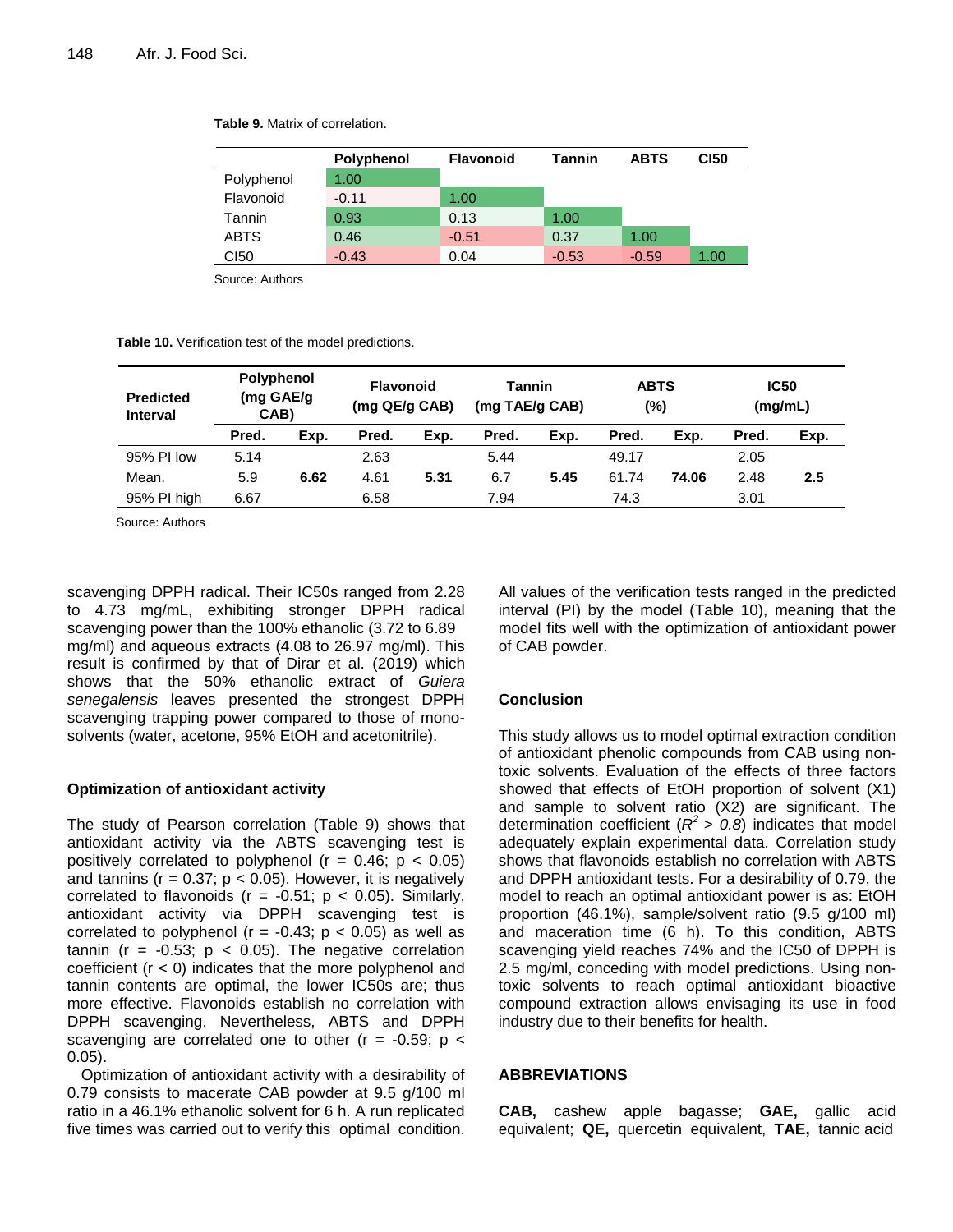equivalent; **EtOH,** ethanol; **ABTS,** 2,2'-azinobis (3-ethylbenzothiazoline-6-sulphonic acid; **DPPH,** 1,1-diphenyl-2 picryl-hydrazyl.

# **CONFLICT OF INTERESTS**

The authors have not declared any conflict of interests

## **ACKNOWLEDGEMENTS**

The authors appreciate *Projet de Promotion de la Compétitivité de la chaine de valeur de l'Anacarde* (PPCA) Côte d'Ivoire for full funding of this research (contract number 82/FIRCA/INPHB/PPCA-PNRA/2019). Thanks to the *Université Félix Houphouët-Boigny* of Abidjan and *Institut National Polytechnique Houphouët-Boigny* of Yamoussoukro for having supported practice realization of the study. They also thank planters who gracefully accepted cashew apple harvest from their orchards, and *Oblé Oblé Jean* for technical assistance.

#### **REFERENCES**

- Andrade RAMS, Maciel MIS, Santos AMP, Melo EA (2015). Optimization of the extraction process of polyphenols from cashew apple agroindustrial residues. Food Science and Technology (Campinas) 35(2):354‑360.
- Barretto LCO, de Andrade TA, Leão KMM, Moreira JJS, Freitas SP (2015). Antioxidant capacity improvement of cashew apple bagasse. Chemical Engineering Transactions 44:1‑6.
- Blasi F, Cossignani L (2020). An overview of natural extracts with antioxidant activity for the improvement of the oxidative stability and shelf life of edible oils. Processes 8(8):956.
- Bohui PSG, Adima AA, Niamké FB, N'Guessan JD (2018). Etude comparative de trois méthodes d'extraction des flavonoïdes totaux à partir des feuilles de plantes médicinales: Azadirachta indica et Psidium guajava. Journal de la Société Ouest-Africaine de Chimie 46:50‑58.
- Ci KC, Indira G (2016). Quantitative estimation of total phenolic, flavonoids, tannin and chlorophyll content of leaves of Strobilanthes Kunthiana (Neelakurinji). Journal of Medicinal Plants Studies 4(4):282 ‑286.
- Cid-Ortega S, Monroy-Rivera JA (2018). Extraction of kaempferol and its glycosides using supercritical fluids from plant sources : A review. Food Technology and Biotechnology 56(4):480‑493.
- Ćujić N, Šavikin K, Janković T, Pljevljakušić D, Zdunić G, Ibrić S (2016). Optimization of polyphenols extraction from dried chokeberry using maceration as traditional technique. Food Chemistry 194:135-142.
- Detti C, dos Santos NLB, Brunetti C, Ferrini F, Gori A (2020). Optimization of a green ultrasound-assisted extraction of different polyphenols from *Pistacia lentiscus* L. leaves using a Response Surface Methodology. Plants 9(11):1482‑1498.
- Dirar AI, Alsaadi DHM, Wada M, Mohamed MA, Watanabe T, Devkota HP (2019). Effects of extraction solvents on total phenolic and flavonoid contents and biological activities of extracts from Sudanese medicinal plants. South African Journal of Botany 120:261-267.
- Đorđević BS, Todorović ZB, Troter DZ, Stanojević LP, Veljković VB (2018). The extraction of quercetin from waste onion (*Allium cepa* L.) tunic by the aqueous solutions of different deep eutectic solvents. Advanced Technologies 7(2):5‑10.
- El-Salam EAA, Morsy NFS (2019). Optimization of the extraction of polyphenols and antioxidant activity from *Malva parviflora* L. leaves

using Box–Behnken design. Preparative Biochemistry and Biotechnology 49(9):876-883.

- Felix ACS, Novaes C, Rocha M, Barreto G, Franco M, do Nascimento B, Alvarez L (2018). An optimized alternative for phenolic compoundextraction of strawberry bagasse agro-industrial residues. Journal of Microbiology, Biotechnology and Food Sciences 8(2):815‑820.
- Jovanovic AA, Dordevic VB, Zdunic GM, Pljevljakusic DS, Savikin KP, Godevac DM, Bugarski BM (2017). Optimization of the extraction process of polyphenols from *Thymus serpyllum* L. herb using maceration, heat- and ultrasound-assisted techniques. Separation and Purification Technology 179:369‑380.
- Kaprasob R, Kerdchoechuen O, Laohakunjit N, Sarkar D, Shetty K (2017). Fermentation-based biotransformation of bioactive phenolics and volatile compounds from cashew apple juice by select lactic acid bacteria. Process Biochemistry 59:141‑149.
- Khorsand JG, Morshedloo MR, Mumivand H, Emami-Bistgani Z, Maggi F, Khademi A (2022). Natural diversity in phenolic components and antioxidant properties of oregano (*Origanum vulgare* L.) accessions, grown under the same conditions. Scientific Reports 12(1):5813-5821.
- Krasnova I, Seglina D (2019). Content of phenolic compounds and antioxidant activity in fresh apple, pomace and pomace water extract—Effect of cultivar. Proceedings of the Latvian Academy of Sciences. Section B 73(6):513‑518.
- Lezoul NEH, Belkadi M, Habibi F, Guillén F. (2020). Extraction processes with several solvents on total bioactive compounds in different organs of three medicinal plants. Molecules 25:4672‑4686.
- Li Y, Cao S-Y, Lin S-J, Zhang J-R, Gan R-Y, Li H-B (2019). Polyphenolic profile and antioxidant capacity of extracts from Gordonia axillaris fruits. Antioxidants 8(6):150‑163.
- Lourenço SC, Moldão-Martins M, Alves VD (2019). Antioxidants of natural plant origins : From sources to food industry applications. Molecules 24(22):4132‑4156.
- Marinova D, Ribarova F, Atanassova M (2005). Total phenolics and flavonoids in Bulgarian fruits and vegetables. Journal of the University of Chemical Technology and Metallurgy 40:255‑260.
- Oliveira NN, Mothé CG, Mothé MG, de Oliveira LG (2019). Cashew nut and cashew apple : A scientific and technological monitoring worldwide review. Journal of Food Science and Technology 57(1):12- 21.
- Oroian M-A, Escriche I (2015). Antioxidants: Characterization, natural sources, extraction and analysis. Food Research International 74:10- 36.
- Pandey A, Belwal T, Tamta S, Rawal RS (2021). Optimized extraction of polyphenolic antioxidants from the leaves of Himalayan Oak species. PLos ONE 16(11):e0259350.
- Patra A, Abdullah S, Pradhan RC (2021). Application of artificial neural network-genetic algorithm and response surface methodology for optimization of ultrasound-assisted extraction of phenolic compounds from cashew apple bagasse. Journal of Food Process Engineering 44(10):e13828.
- Phaniendra A, Jestadi DB, Periyasamy L (2015). Free radicals : Properties, sources, targets, and their implication in various diseases. Indian Journal of Clinical Biochemistry 30(1):11-26.
- Sánchez-Moreno C. (2002). Review: Methods used to evaluate the free radical scavenging activity in foods and biological systems. Food Science and Technology International 8(3):121-137.
- Sarr OS, Fall DA, Gueye R, Diop A, Diatta K, Diop N, Ndiaye B, Diop MY (2015). Etude de l'activité antioxydante des extraits des feuilles de Vitex doniana (Verbenacea). International Journal of Biological and Chemical Sciences 9(3):1263‑1269.
- Teow CC, Truong VD, McFeeters RF, Thompson RL, Pecota KV, Yencho C (2007). Antioxidant activities, phenolic and ß-carotene contents of sweet potato genotypes with varying flesh colours. Food Chemistry 103(3):829‑838.
- Tranquilino-Rodríguez E, Martínez-Flores HE, Rodiles-López JO, Figueroa-Cárdenas JDD, Pérez-Sánchez RE (2020). Optimization in the extraction of polyphenolic compounds and antioxidant activity from *Opuntia ficus*-indica using response surface methodology. Journal of Food Processing and Preservation 44(6):e14485.